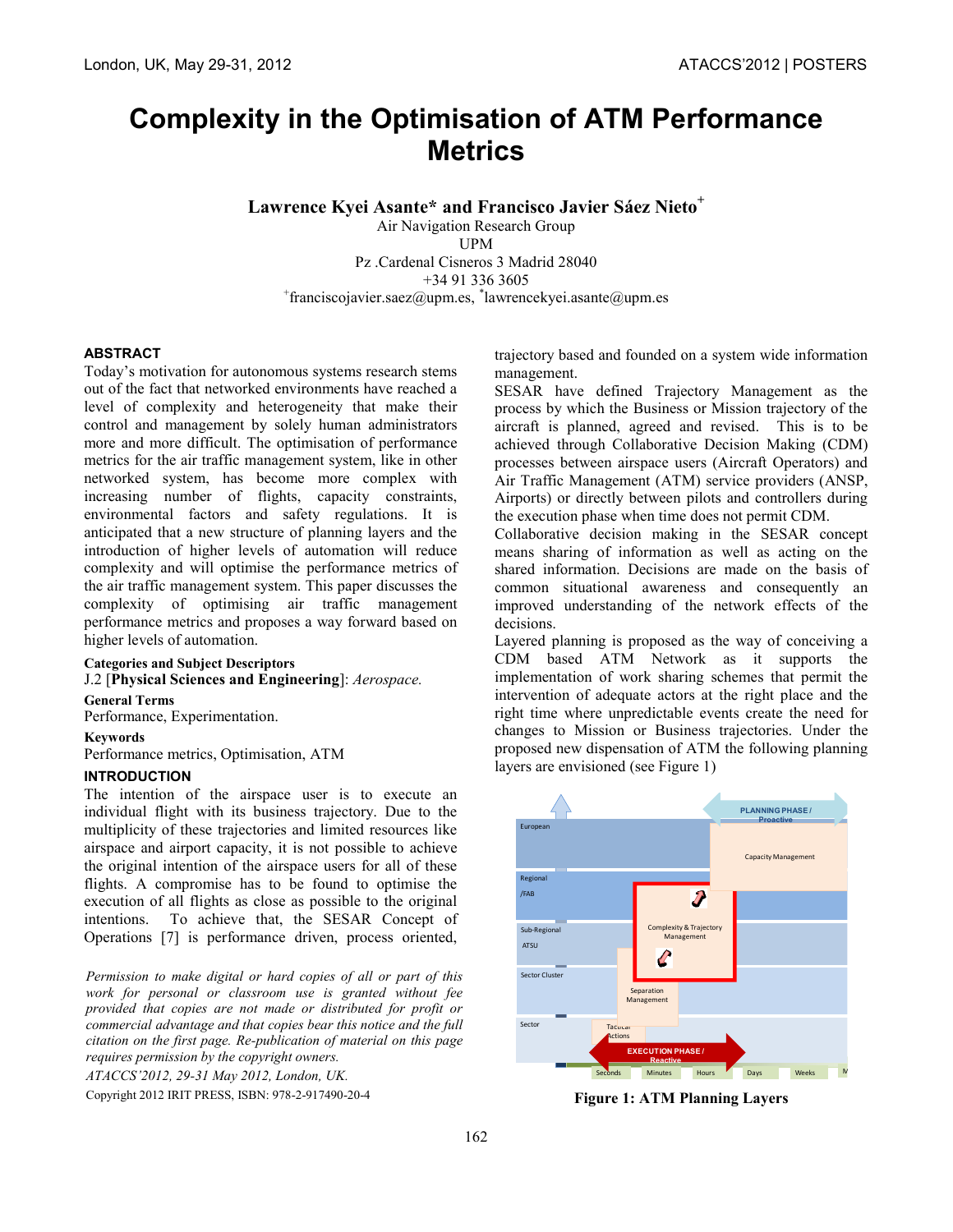Layered planning will support the paradigm shift from an airspace-based environment to a trajectory-based environment and concurrently the reduction in the need for tactical intervention as the result of the action of strategic planning layers in the optimisation process. To arrive at this, a critical evaluation of the performance framework of ATM would be necessary. The performance framework will aid in defining the roles and functions of the planning layers.

SESAR and NextGen vision of the future ATM System (network, technologies, and procedures) is that it should facilitate the increasing multidimensional air transport demand safely and efficiently, be guided and driven by a performance framework addressing quality of service, societal needs and other areas, and in which safety is a paramount and continually improving Key Performance Area (KPA) [3 5 6]. KPA are a way of categorising performance subjects related to high level ambitions and expectations. In compliance with ICAO specification SESAR has defined 11 KPAs. These KPAs are Capacity, Cost-Effectiveness, Efficiency, Flexibility, Predictability, Safety, Security, Environmental Sustainability, Access and Equity, Participation, Interoperability. These have been further categorised into High, medium and low visibility areas based on their scope (represented in Figure 2). The definition of the 11 KPAs and the above mentioned categories are as provided in [3].

It is generally accepted that continuous performance management shall remain the ultimate tool to assessing the state of the future ATM system. It is however essential to not only look at this assessment at a global level but locally to examine the impact any change has on every structure within the system.



**Figure 2: Key performance areas in SESAR (ICAO Compliant)**

To measure the KPAs, Key performance Indicators (KPIs) are to be used. KPI is the quantitative expression of actual progress in achieving performance objectives i.e. Current/past performance, expected future performance. Since indicators support objectives, they should not be defined without having a specific performance objective in

mind. Indicators are not often directly measured. They are calculated from supporting metrics according to clearly defined formulas, e.g. cost-per-flight-indicator Sum(cost)/Sum(flights). Performance measurement is therefore done through the collection of data for the supporting metrics."

## **PERFORMANCE METRICS**

Metric is a standard definition of any measurable quantity. However, for this research work, performance metrics shall be the focus point. Performance metric can be said to be a standard definition of a measurable quantity that indicates some aspect of performance of the said system. Performance metrics should exhibit certain characteristics to be valuable and practical. These metrics should:

- Be measurable (or able to be determined from other measurements).
- Have a clear definition, including boundaries of the measurements.
- Indicate progress toward a performance area.
- Answer specific questions about the performance.

Performance metrics should be consistent with the performance objective and performance targets of the system. They should be compatible with existing and future ATM system as well as meet the expectations of the set goals (KPA). Performance metrics should be able to measure and track progress toward the Key Performance Area. An example of how these terms are related is shown in Figure 3 (*source: Eurocontrol*)



**Figure 3: Relationship between Performance Metric, KPI (performance Objective) and KPA**

#### **THE CHALLENGE**

In the future ATM system several performance metrics have been proposed to measure the KPI in order to achieve the set goals. As performance management is relevant to the success of the future ATM system policy makers, designers, Airport officials, Airlines operators, ANSPs, researchers and other stakeholders shall rely extensively on metrics for assessment. Considering the structure and size of ATM, the task of defining or choosing metrics might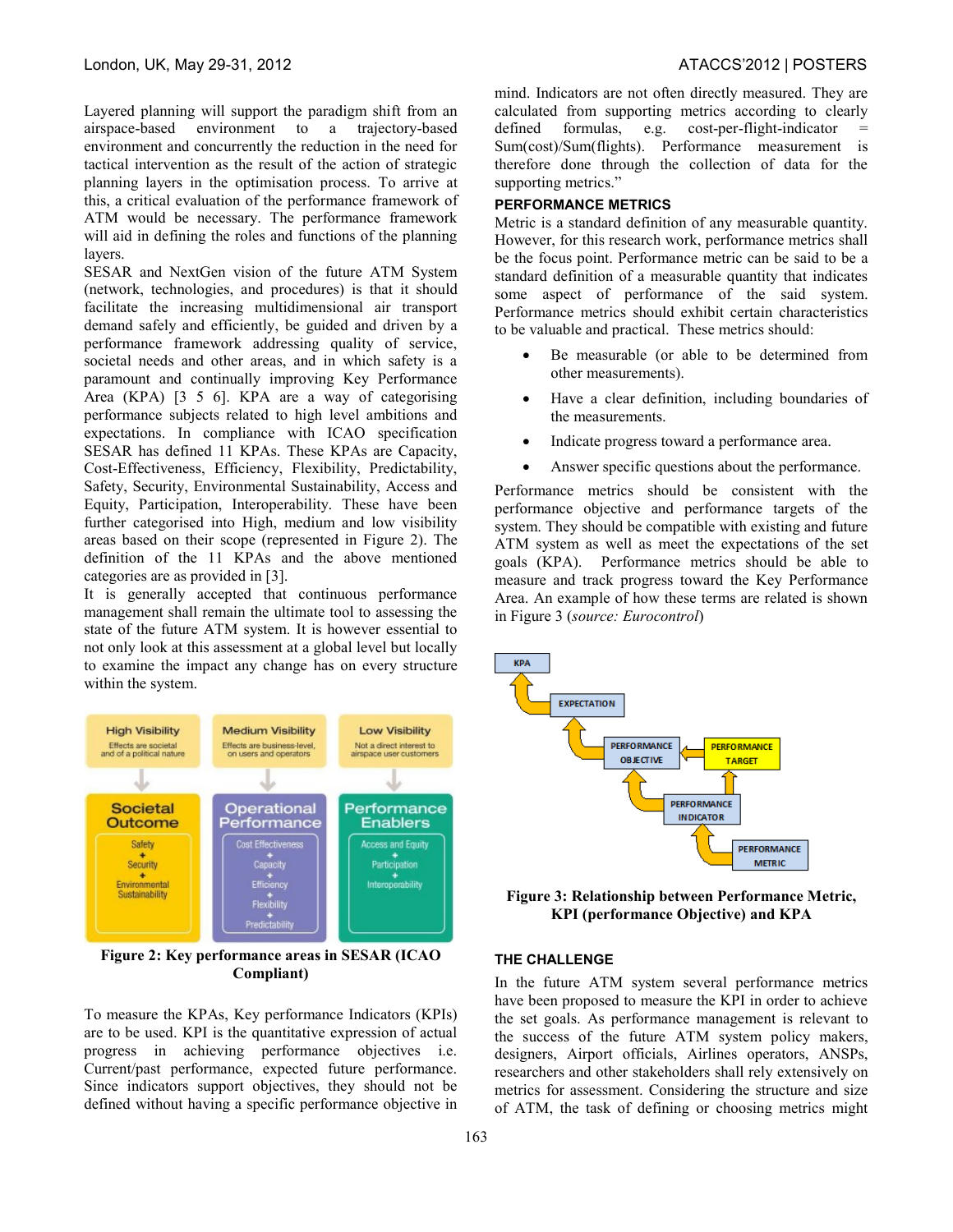#### London, UK, May 29-31, 2012 ATACCS'2012 | POSTERS

prove to be complex. One form of confusion or complexity is that as there are no defined general methods for data processing, it might differ from region to region which shall make and comparison or compilation difficult.

In [1] a joint focus group by airlines defines a number of performance metrics for ATS with relevance to airline business. It proposes similar KPA as established in the performance management framework of SESAR and NextGen [3 6] but advocates for different KPI and metrics to assess the performance of the KPA. This shows that the audience the performance analysis is to be prepared for is a factor that is worth considering when selecting performance metrics.

Other questions that also need to be attended to include; how much data is needed for meaningful analysis and does it make any difference how much data is available on which to base model performance estimates? This is to identify if conclusive assessment can only be made over long period of data acquisition or on a short term. This could prove helpful for in real-time assessment which is an idea that supports continuous assessment.

What effect does weather conditions have on the metrics output? The performance analysis might not represent the exact situation in the advent of bad weather conditions.

What if we want at least to avoid the worst-performing selection metrics? What if the objective is not optimal performance, but simply robust performance across several metrics? Because the metrics measures a KPI does not necessarily mean it should be used.

There is a strong indication that, if these metrics are not standardized, the choice of the metrics might not depict the exact state of the system or vary from one region to the other thereby giving false overall performance information. Metrics might be optimum for analysis in one case and inappropriate in another case. All these and keeping in mind that improvement in ATM is a continuous process and that more KPI are bound to be introduced requiring defining metrics for them, the research seek to provide consistency in how performance metrics are determined and reported. Real-world considerations make evaluation more complicated than might be generally assumed. Performance metrics may change over time, may not be known, may be difficult to simulate, or may be numerous. In this research work shall also examine uncertain evaluation by providing experimental answers to two questions:

- 1. What selection metrics yield the highest performance across commonly applied evaluation metrics?
- 2. What is the effect of the number of data points available for making model selection judgments where the ultimate evaluation metric may be unknown?

#### **APPROACH**

As a first step, information about performance evaluation from our own experience, literature reviews, current practices, and expert workshops was gathered. This review in conjunction with questionnaires sent to some ATM partners to assess the veracity of diversity in performance assessment provided the results in Table 1.

All the information was assessed based on description of the KPI and consolidated. After analysing the data, it was discovered that from the data so far collected, the performance metrics for measuring the KPI were about double the number of KPI. This might even increase as contributors from the survey are from different Aeronautical industries and service providers and are responding to the questionnaires based on their industrial interest. Some of the KPA has so far not yielded any results from the research and survey so far.

| <b>KPA</b>                | <b>KPI</b> | <b>Metrics</b> |
|---------------------------|------------|----------------|
| Capacity                  | 5          | 10             |
| <b>Cost-effectiveness</b> | 9          | 26             |
| <b>Efficiency</b>         | 18         | 35             |
| <b>Flexibility</b>        | 7          | 15             |
| <b>Predictability</b>     | 5          | 9              |
| <b>Safety</b>             | 3          | 10             |
| <b>Security</b>           |            |                |
| <b>Environment</b>        | 13         | 21             |
| <b>Access and Equity</b>  | 23         | 36             |
| <b>Participation</b>      |            |                |
| <b>Interoperabity</b>     |            |                |

**Table 1: Available Metrics and KPI from Literature and survey**

A data base on KPI and metrics is in the making as more survey results and information are being compiled.

The next stage after compilation of the data will be to categorise the accumulated data (performance metrics) in terms of the different actors or usability. Figure 4 represent the different categories.



**Figure 4: Overview of ATM Performance Evaluation**